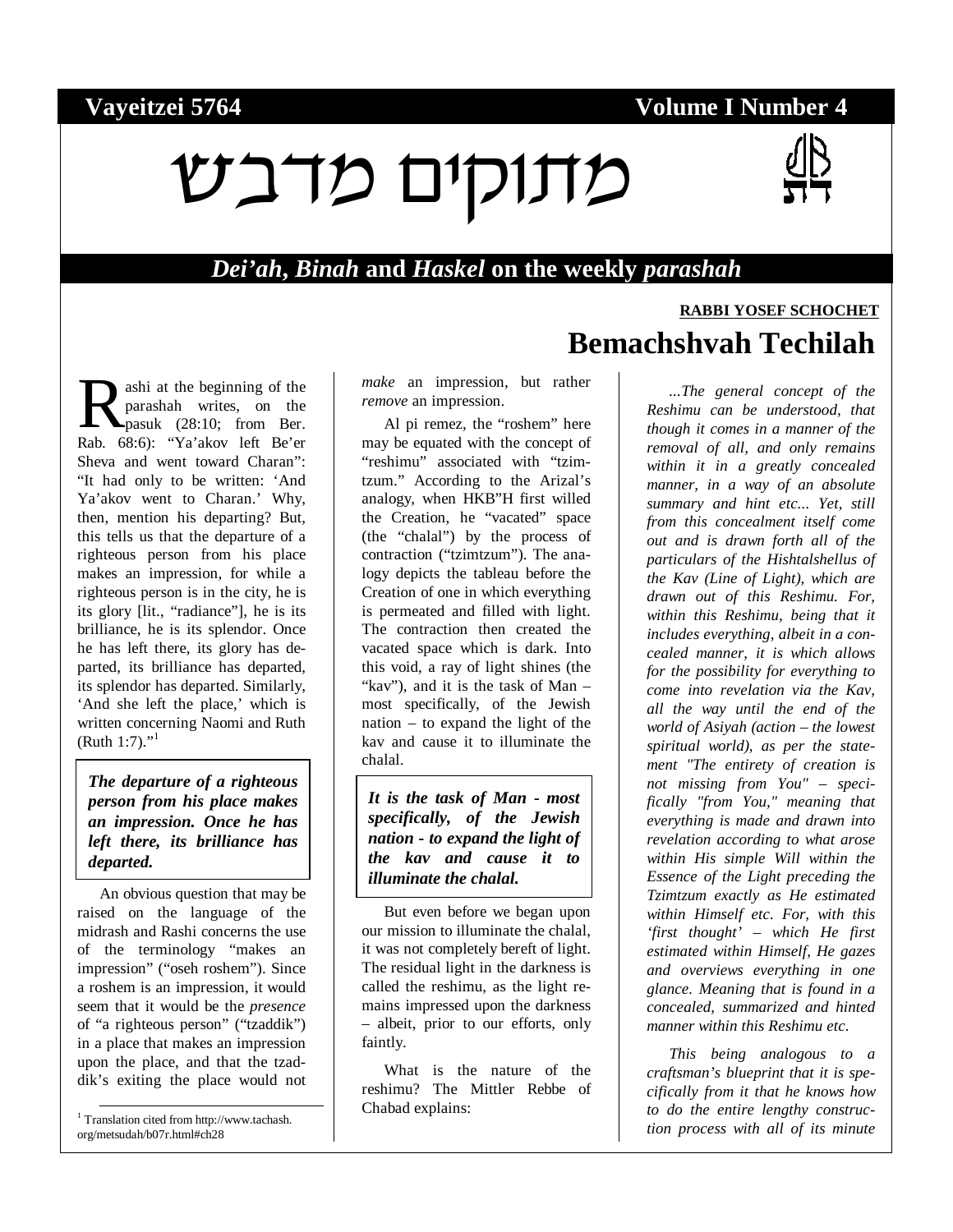*details, from beginning to end. Only, that in order that he should not forget his reasoning and considerations of the lengthy process he makes himself a blueprint as a reminder so that he will not veer from and he will not have to reconsider to himself. So too, this Reshimu, which includes in a hinted and summarized fashion the entire Light of the Essence, which is concealed within it; it itself is the source of all of the issuances of Light and vitality of the Kav u'Chut [line and thread], in an encompassing and an internalized manner, from its beginning to its end. So that everything should be just as it arose within His simple Will and Wisdom within the actual Essence of the Infinite Light etc....*<sup>2</sup>

Thus, the reshimu contains in it the potential to become illuminated, a potential that in itself is derived from the light that once, in the

 2 Shaar Hayichud chap. 13, http://www.geocities.com/ kabbalahonline/bnk1306.html

analogy, permeated that space, and the expansion of the ray to illuminate the darkness is not – and cannot be – an original illumination "from scratch." To use a more contemporary analogy, the reshimu already has the fiber-optic cable in place, which in itself retains the glow of the original illumination, and must now be reconnected (through our Torah and Mitzvos) to the source of the light (the kav) which then flows into that chalal.

When the tzaddik is in the city, he radiates light within the city – there is of yet no vacated space.

When a tzaddik leaves a city "its radiance leaves." Nevertheless, the tzaddik's sojourn in the city is not then as if it never occurred. The impression – the roshem, or reshimu remains. It is then incumbent upon the population that remains in the city, through their Avodas Hashem, to activate the potential that the tzaddik's light imprinted upon their locale.

### **2** *Mesukim Midevash*

This is also the underlying concept of the Chassidic custom to "celebrate" yahrzeits. As Reb Tzadok Hakohen writes: "The concept of the day of hilula [yahrzeit] that is [connected] with the death of tzaddikim... is because when the Sages die their wisdom becomes fixed in the world".<sup>3</sup> Although during the tzaddik's lifetime he radiated illumination, there was always the danger that the illumination might cease and become erased through a potential negative bechirah. Once, however, the tzaddik passes away, his impact is permanent and becomes "hard-wired" into the Beriah. This impact is the reshimu of the tzaddik, and those who follow him rejoice that they can now tap into that residual illumination by connecting to that tzaddik.

 3 Pokked Ikkarim 23b; see Pri Tzaddik vol. 3, 89b

hen, after an extended chase, Lavan finally caught up with Ya'akov's **W** chase, Lavan finally<br>caught up with Ya'akov's<br>fleeing family and demanded to search for his stolen idols, Ya'akov had no concern that Lavan would find them. He did not know that Rachel had, in fact, taken them and he therefore offered Lavan free access to try to find the stolen idols. Additionally, confident in his own case, Ya'akov stated that if Lavan found the stolen idols then whoever stole them would die. "[Ya'akov said]: 'But anyone with whom you find your G-ds shall not remain

alive! In the presence of our kinsmen, point out what I have of yours and take it.' Ya'akov did not know that Rachel had stolen them" (Bereishis 31:32).

Rashi points out that since, unbeknownst to Ya'akov, Rachel had stolen the idols, she died due to Ya'akov's statement that the person with whom Lavan finds the idols will die. Most commentators understand this along the line of the rule that a righteous person's curse will be fulfilled even if it is conditional and the condition is not fulfilled. However, this is difficult in our

### **REB GIL STUDENT Bakeish Shalom**

case. The reason for G-d fulfilling the curse of a tzaddik is that He wants to do what the tzaddik desires. However, in our case Ya'akov was merely emphasizing his confidence that no member of his family had stolen the idols, not cursing the thief. He never desired that the person who stole the idols die. If so, we must then ask what the issue was that caused Rachel to die.

A careful reading of the midrash that is the source of Rashi's comments is extremely enlightening. Bereishis Rabbah (75:9) states as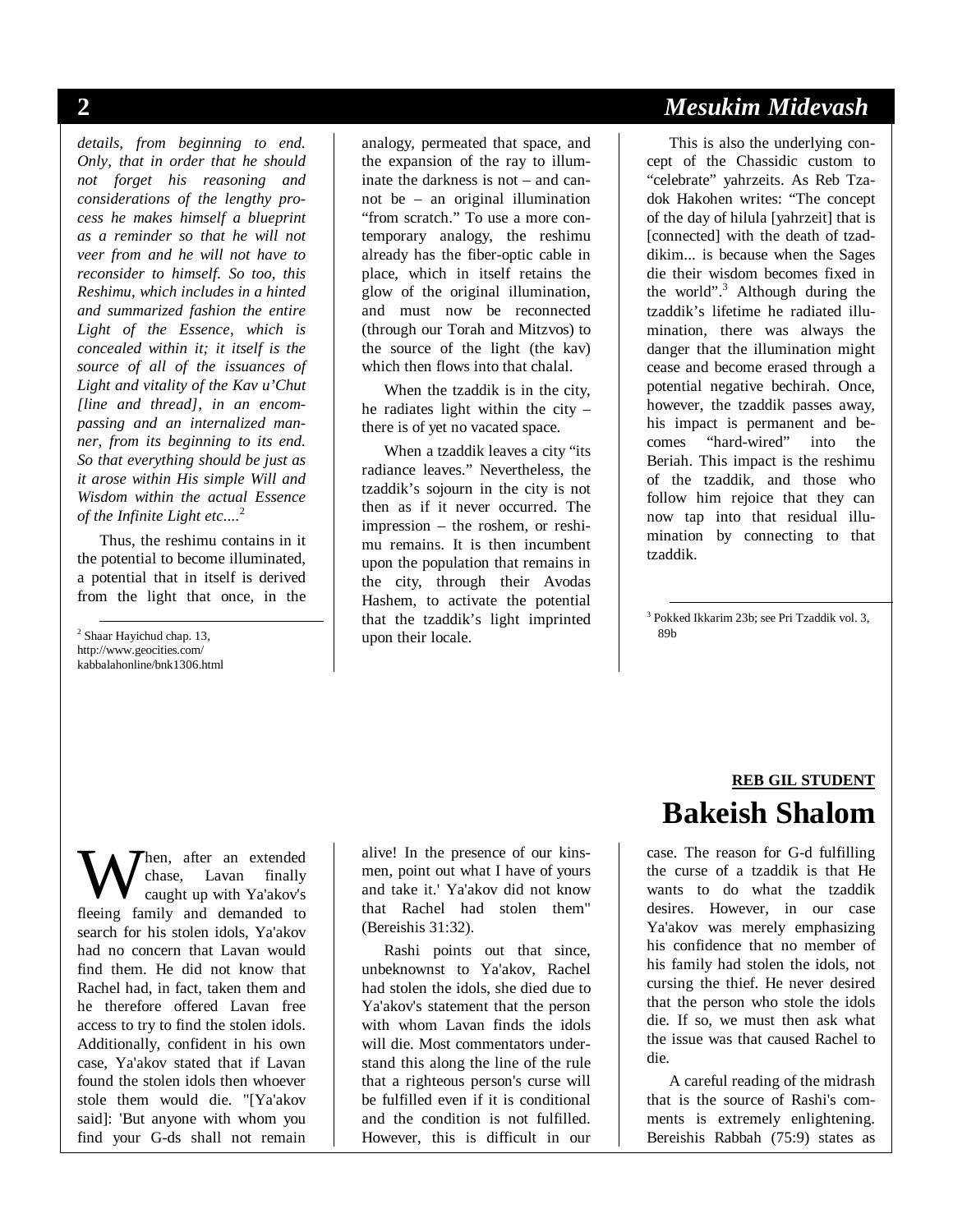#### follows:

*"But anyone with whom you find your gods shall not remain alive!" (Bereishis 31:32). This is "like an error proceeding from the ruler" (Koheles 10:5). "And Rachel stole" (Bereishis 31:19) "and Rachel died" (Bereishis 35:19).* 

The midrash seems to say that Rachel's death was due to her having stolen and Ya'akov's statement that the thief should die. The consequence was "like an error proceeding from the ruler". That same phrase, taken from Koheles, is used elsewhere in rabbinic literature. In Kesuvos 62b the following story is told. Yehuda the son of Rabbi Chiya would stay in yeshiva all week and only return home to his wife on Friday nights. One week he became engrossed in his learning and did not return home. When Rabbi Yanai saw that Yehuda had not returned home he told the family to start sitting shiva because there could not be any reason other than death for Yehuda to not return home. Because of this, Yehuda quickly died.

Even though Rabbi Yanai was incorrect, the fact that he said that Yehuda must have died was, according to the Gemara, "like an error proceeding from the ruler". It was wrong, but G-d made it right.

Similar, Kesuvos 23a tells us that Shmuel made a remark that could be understood as disparaging women who are kidnapped. His father chastised him and said that if Shmuel's daughter's were kidnapped he would never speak in such a fashion. That statement, the Gemara says, was "like an error proceeding from the ruler" and led to Shmuel's daughter's being kidnapped.

Reb Elchanan Wasserman<sup>1</sup> explains that these cases cannot be examples of G-d fulfilling a righteous person's conditional curse even if the condition is not fulfilled because, here, neither Rabbi Yanai nor Shmuel's father wanted anything bad to happen. Rather, Reb Elchanan explains, these cases prove the efficacy of human speech.

When G-d created man He made him into a "nefesh chayah" (Bereishis 2:7) which Onkelos translates as meaning that G-d put in man a spirit of speech. This power given to man is not just of speech but is of much more. "And I have placed My words in your mouth... to implant the heavens and to set a foundation for the earth" (Yishayahu 51:16). Human speech has the ability to create worlds. Of course, this is not something that we see everyday. Speech can be compared to an axe. When the axe becomes dull from misuse it does not cut well if at all. Similarly, human speech when misused – as it unfortunately usually is – loses it efficacy. When we abuse our powerful gift of speech for mundane

## **3** *Mesukim Midevash*

and even for-bidden purposes, we cause our words to lose their power. That is why ordinary people cannot simply change the world by saying things.

*When we abuse our powerful gift of speech for mundane and even forbidden purposes, we cause our words to lose their power.* 

However, a righteous person who has not misused his gift can effect wondrous things with his mere speech. By saying something, even if unintentionally, he can make it happen. That is what happened when Rabbi Yanai and Shmuel's father spoke. When they said that something did or will happen it did, not because G-d chose to fulfill their desires but because their speech had not been dulled and therefore retained its original power. Similarly when Ya'akov stated that the thief of the idols would die, it happened. Not because Ya'akov wanted the thief to die but because he said that she would and his words were powerful enough to cause it to happen.

This amazing power of speech is something that we all could have if we would control our words properly. Perhaps most amazing is that this ability is not something supernatural but is how man was originally created. It is only our lack of restraint that holds us back.

#### **REB JONATHAN BAKER Sefasai Tiftach** words. But they set the tone for the

he morning blessings are often slurred, or skipped, or mumbled through. Their re-The morning blessings are petitive structure leads to rote rewords. But often slurred, or skipped, or citation, rather than listening to the Jewish day.<br>
mumbled through. Their re-

petitive structure leads to rote recitation, rather than listening to the

 <sup>1</sup> Kovetz Shiurim, Kesuvos no. 208. Cf. Peninim MiShulchan Gavoha, Bereishis 31:32